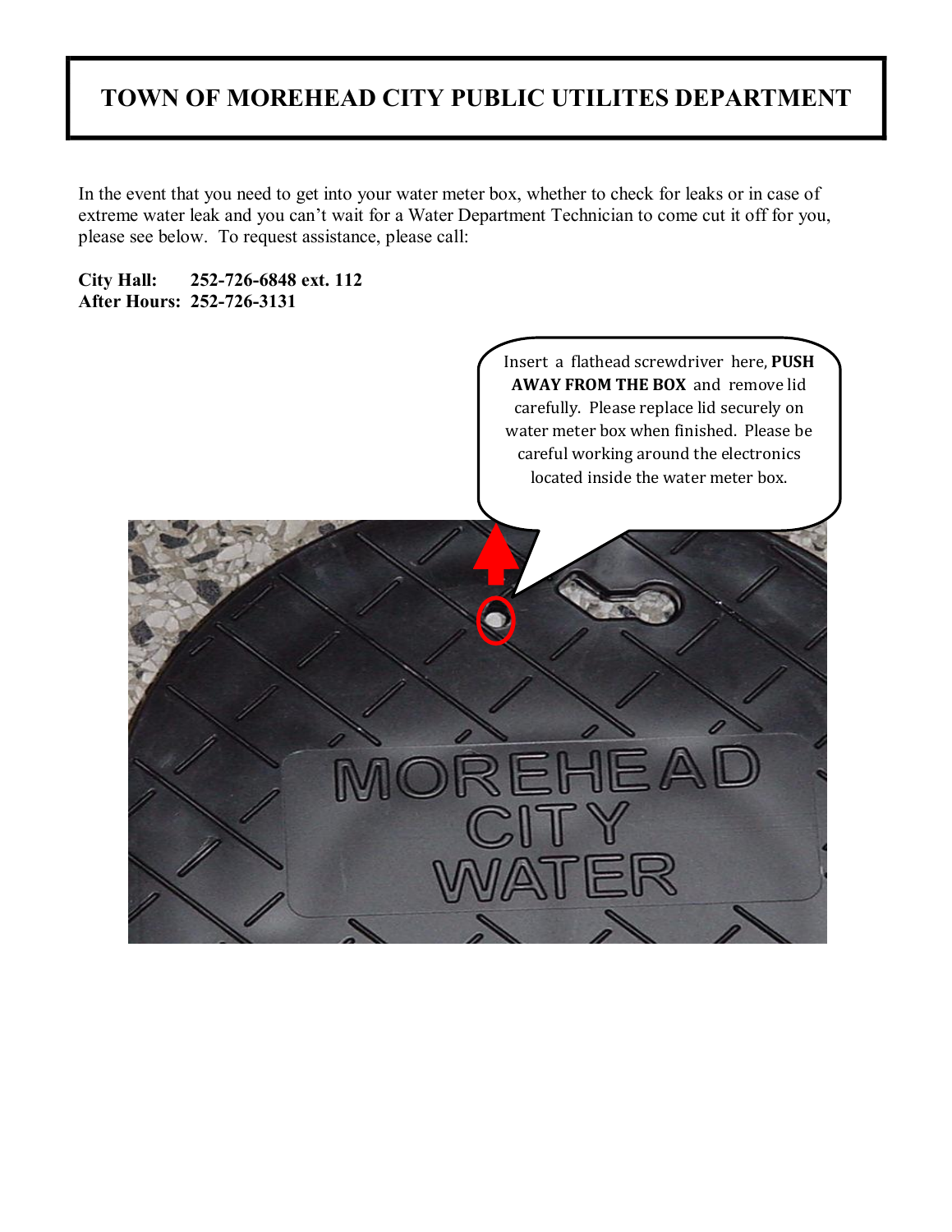# **FRENQUENTLY ASKED QUESTIONS**

#### **Meter Description**

The face of the E-Coder, illustrated in Figure 1, allows you to read various types of information available.



#### **How to Read**

It is important to become familiar with the information available from the meter. To identify this information the following icons and displays are helpful.

#### **Icons and Displays**



**Solar Cell,** located at the top of the E-Coder, supplies the power for the LCD to be activated. It is activated by light.

⋖ **Flow/Leak Indicator** shows the direction of flow through the meter: **ON** Water in use. **OFF** Water not in use. **Flashing** Water is running slowly/low flow indication.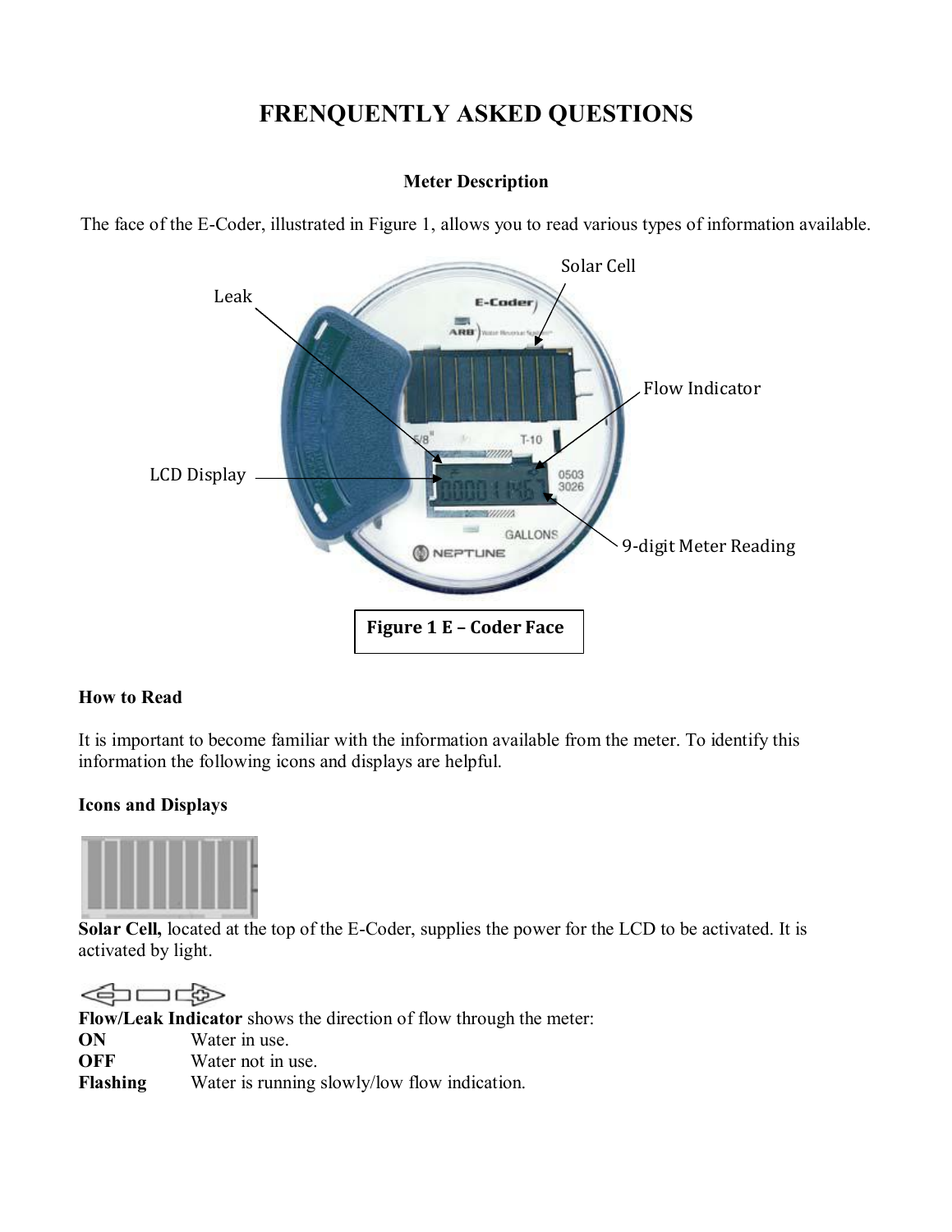

**OFF** No leak indicated.

**Flashing** intermittent leak indicated. Water used during at least 50 of the 15-minute intervals in the last 24 hours (96 15-minute intervals in a 24-hour period).

**Continuous ON** Continuous leak indicated. Water used during all 15-minute intervals in the last 24 hours.

Nine-digit **LCD** displays the meter reading in billing units of gallons, cubic feet, or cubic meters. Last three digits



Fifth & Sixth reading digits: Reading units First four digits: Typical billing digits.5

Last three: Testing units used for meter testing.

### **Common Causes of Leaks**

If the leak indicator is flashing or continuously on, the E-Coder is indicating that a possible leak may exist. Leaks can result from various circumstances. To better help you identify a possible leak; the following table contains some common causes of leak problems that can occur.

## **Possible Leaks**

*Possible Cause of Leak Intermittent Leak and Continuous Leak*

- · Outside faucet, garden or sprinkler system leaking
- Toilet valve not sealed properly
- Toilet running
- Faucet in kitchen or bathrooms leaking
- Ice-maker leaking
- Soaker hose in use
- Leak between the water meter and the house
- Washing machine leaking
- Dishwasher leaking
- Hot water heater leaking
- Watering yard for more than eight hours
- Continuous pet feeder
- Water-cooled air conditioner or heat pump
- Filling a swimming pool
- Any continuous use of water for 24 hours

## **How to Tell if Water is in Use**

*To determine if water is in use, complete the following steps:*

1 Check the flow indicator, by watching for two minutes.